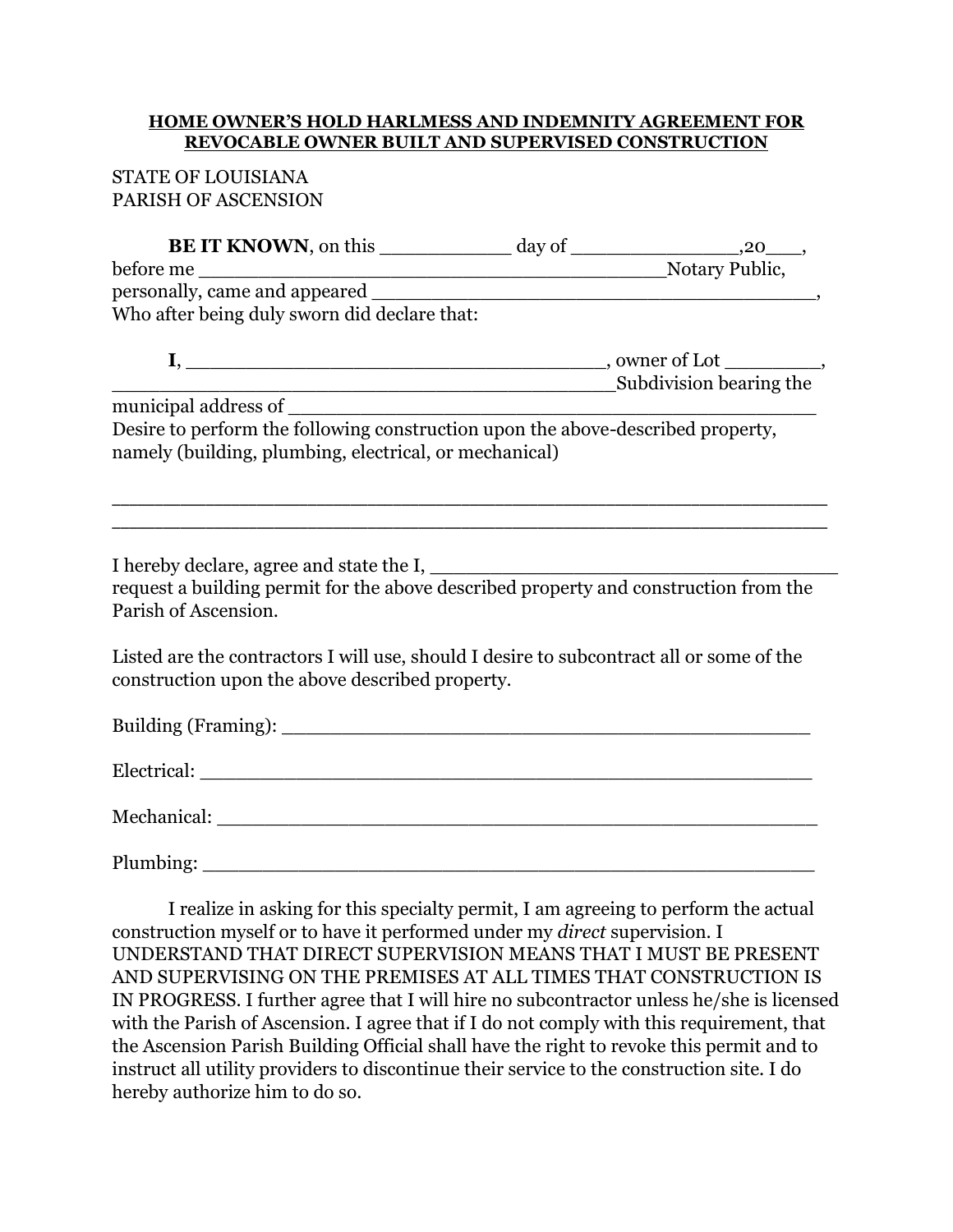I hereby agree to hold the Ascension Parish Governing Authority free and harmless from any and all liability for damages to any person and/or property that may result from the construction, rebuilding, remodeling or repair of my property and any act associated therewith.

I further agree to indemnify the Parish of Ascension for any and all cost from any suit for damages that may be filed for or on behalf of any person for damages to property and/or person that may result from the construction, rebuilding, remodeling or repair of my property and any act associated therewith.

I further declare that I have received and read the Louisiana New Home Warranty Act, (Act 676, of the Louisiana Legislature, regular session 1986), and am aware of all the attendant liabilities and responsibilities imposed by it.

I declare and agree and understand that this original agreement shall be filled with the Office of The Building Official of Ascension Parish and a certified copy with recording date thereon shall be furnished to the Permitting Division before any permits may be issued.

|                                                         | (have or have not) contracted |
|---------------------------------------------------------|-------------------------------|
| and built a residence over the past twelve (12) months. |                               |

 $\frac{1}{\sqrt{2}}$  ,  $\frac{1}{\sqrt{2}}$  ,  $\frac{1}{\sqrt{2}}$  ,  $\frac{1}{\sqrt{2}}$  ,  $\frac{1}{\sqrt{2}}$  ,  $\frac{1}{\sqrt{2}}$  ,  $\frac{1}{\sqrt{2}}$  ,  $\frac{1}{\sqrt{2}}$  ,  $\frac{1}{\sqrt{2}}$  ,  $\frac{1}{\sqrt{2}}$  ,  $\frac{1}{\sqrt{2}}$  ,  $\frac{1}{\sqrt{2}}$  ,  $\frac{1}{\sqrt{2}}$  ,  $\frac{1}{\sqrt{2}}$  ,  $\frac{1}{\sqrt{2}}$ 

# HOMEOWNER SIGNATURE

**SWORN TO AND SUBSCRIBED,** BEFORE ME, on this \_\_\_\_\_\_\_\_\_\_\_\_\_ day Of \_\_\_\_\_\_\_\_\_\_\_\_\_\_\_\_\_\_\_\_\_\_,20\_\_\_\_

NOTARY PUBLIC

 $\overline{\phantom{a}}$  , which is a set of the set of the set of the set of the set of the set of the set of the set of the set of the set of the set of the set of the set of the set of the set of the set of the set of the set of th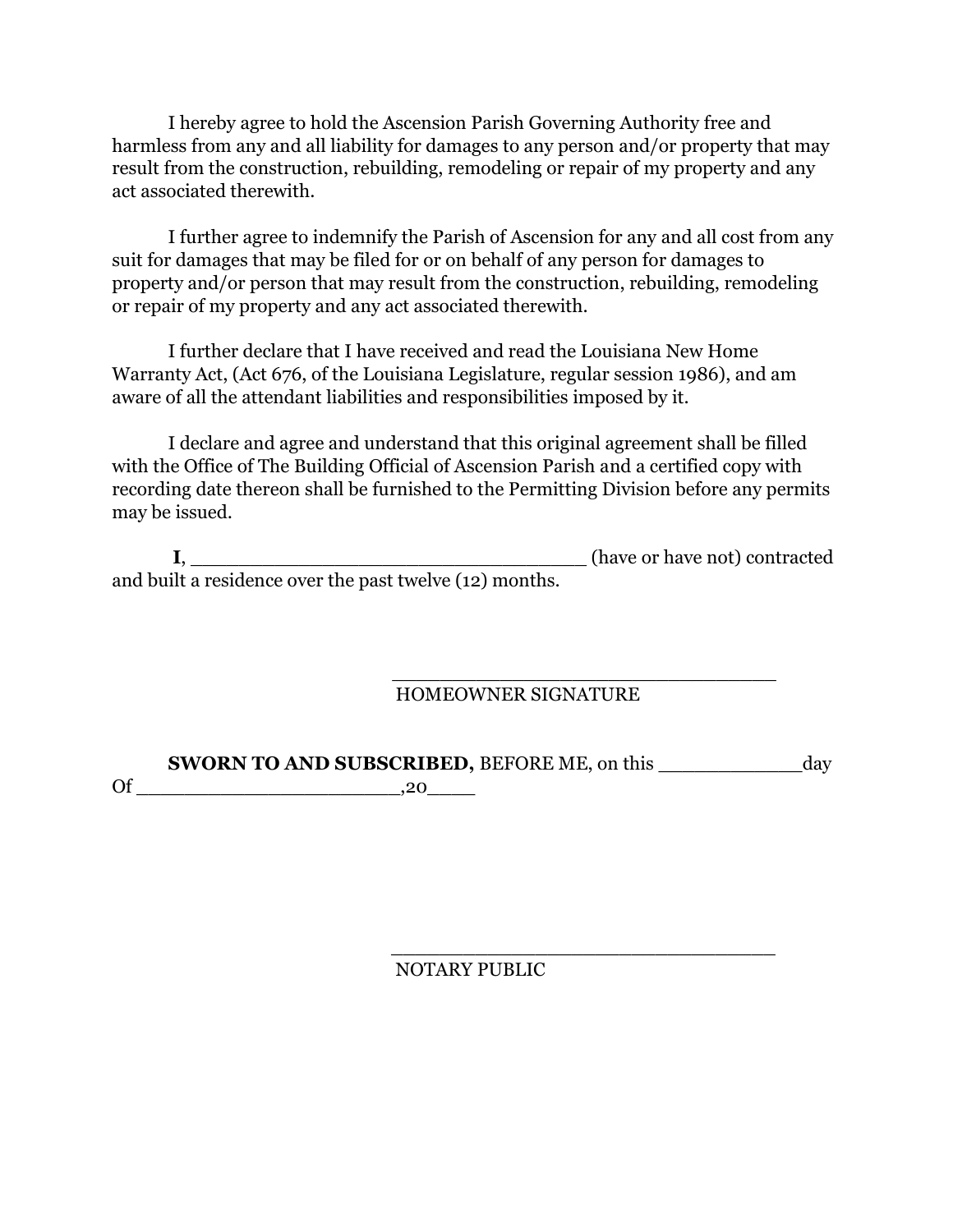# **ACT 333**

Regular Session, 2003 House Bill No. 943 Effective Date 8/15/03

## **AN ACT**

To amend and reenact R. S. 9:3143(6), 3144(A)(2), and 3150 and to enact R. S. 9:3144(B)(19), relative to home warranties; to provide for definitions; to provide for certain warranties; to provide for exclusions; to provide relative to civil actions; and to provide for related matters.

#### Be it enacted by the Legislature of Louisiana:

Section 1, R.S. 9:3143(6), 3144(A)(2), and 3150 are hereby amended and reenacted and R. S. 9:3144(B)(19) is hereby enacted to read as follows:

## **Chapter 5. New Home Warranty Act** (Revised Statute Title 9 Chapter 9)

 $\overline{z}$ 

#### #3141. Purpose

#3141. Purpose<br>The Legislature finds a need to promote commerce in Louisiana by providing clear, concise, and mandatory<br>warranties for the purchasers and occupants of new homes in Louisiana and by providing for the use of materials.

#### #3142. Short Title

This Chapter shall be known and may be cited as the "New Warranty Act."

#### #3143. Definitions

For purposes of this Chapter the following words, phrases, and terms shall be defined and construed as follows:

(1) "Builder" means any person, corporation, partnership, limited liability company, joint venture or other entity which constructs a home, or any addition thereto, including a home occupied initially by its builder as his home.

(2) "Building standards" means the standards contained in the building code, mechanical-plumbing code, and<br>electrical code in effect in the parish, city, or other local political subdivision where a home is to be located,

(3) "Home" means any new structure designed and used only for residential use together with all attached and unattached structures constructed by the builder whether or not the land was purchased from the builder. Such terms includes structures containing multiple family dwellings or residences.

(4) "Initial purchaser" means any person for whom a home is built or the first person to whom a home is sold upon completion of construction.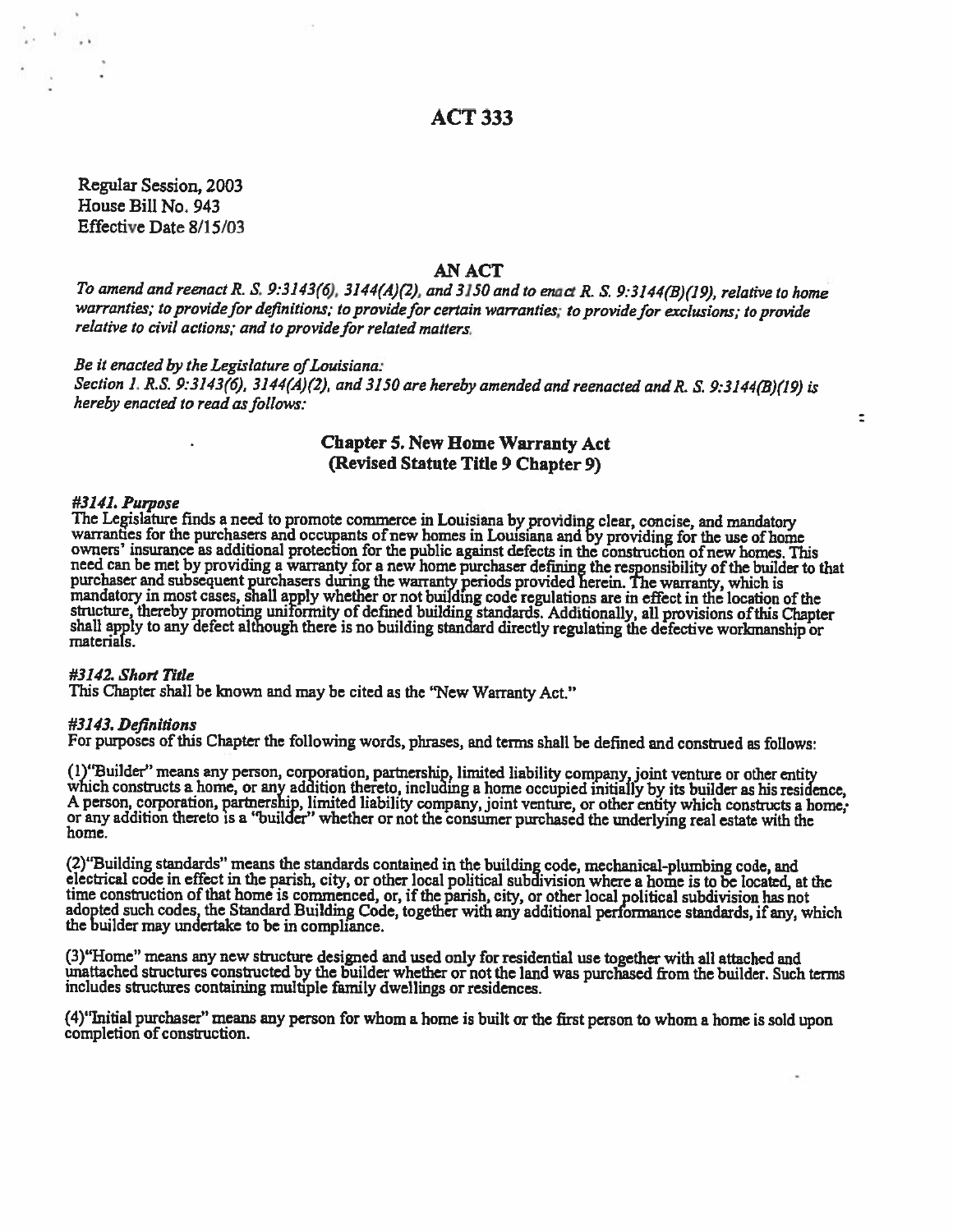(5) 'Major structural defect' means any actual physical damage to the following designated load-bearing portions of a home caused by failure of the load-bearing portions which affects their load-bearing functions to the ex home becomes unsafe, unsanitary, or is otherwise unlivable:

> (a) Foundation systems and footings. (b) Beams. (c) Girders. (d)Lintels. (e) Columns. (f) Walls and partitions. (g)Floor systems. (h)Roof framing systems.

(6) "Owner" means the initial purchaser of a home and any of his successors in title, heirs, invitees or assigns to a home during the time the warranties provided under this Chapter are in effect.

(7) "Warranty commencement date" means the date that legal title to a home is conveyed to its initial purchaser or the date the home is first occupied, whichever occurs first. −t,

#### #3144. Warranties: exclusions

i.

 $\ddot{\phantom{0}}$ 

A. Subject to the exclusions provided in Subsection B of this section, every builder warrants the following to the owner:

(1) One year following the warranty commencement date, the home will be free from any defect due to noncompliance with the building standards or due to other defects in materials or workmanship not regulated by building standards.

(2) Two years following the warranty commencement date, the plumbing, electrical, heating, cooling, and ventilating systems exclusive of any appliance, fixture, and equipment will be free from any defect due to noncomplian building standards.

(3) Seven years following the warranty commencement date, the home will be free from major structural defects due to noncompliance with the building standards or due to other defects in materials or workmanship not regulated by building standards.

B. Unless the parties otherwise agree in writing, the builder's warranty shall exclude the following items:

(1) Fences, landscaping, including, but not limited to, sodding, seeding, shrubs, trees, and plantings, as well as offsite improvements, all driveways and walkways, or any other improvement not a part of the home itself.

(2) After the first year, the concrete floor of a basement and the concrete floor of an attached or unattached garage that is built separate from a foundation wall or other structural element of the home.

(3) Damage to real property which is not part of the home covered by the warranty and which is not included in the purchase price of the home.

(4) Any damage to the extent it is caused or made worse by any of the following:

(a) Negligence, improper maintenance, neglect, or improper operation by anyone other than the builder or any employee agent, or subcontractor of the builder.

(b) Failure by anyone other than the builder or any employee, agent or subcontractor of the builder to comply with the warranty requirements of manufacturers of appliances, equipment, or fixture.

(c) Failure by the owner to give written notice by registered or certified mail to the builder of any defect with the time set forth in R.S. 9:3145.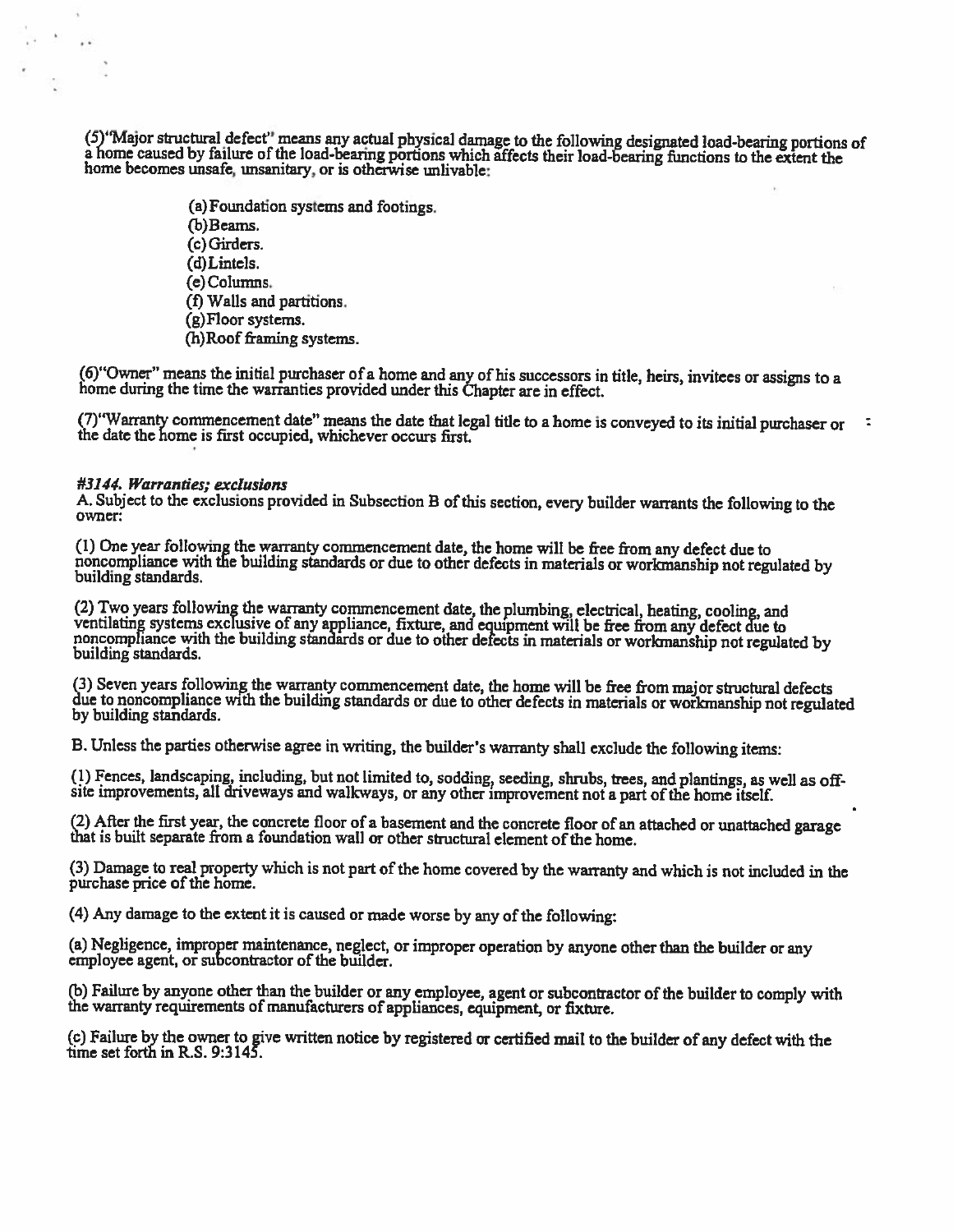However, the provisions of the Subparagraph shall not be construed to change either the warranty periods enumerated in Subsection A of this section or the notice requirements provided by R.S. 9:3145.

(d) Any change of the grading of the ground by anyone other than the builder, or any employee, agent, or subcontractor of the builder.

(e) Any change, alteration, or addition made to the home by anyone after the initial occupancy by the owner, except any change, alteration, or addition performed by the builder, or any employee, agent, or subcontractor of the builder.

(f) Dampness, condensation, or other damage due to the failure of the owner to maintain adequate ventilation or drainage.

(5) Any loss or damage which the owner has not taken timely action to minimize.

(6) Any defect in, or any defect caused by, materials or work supplied by anyone other than the builder, or any employee, agent, or subcontractor of the builder.

(7) Normal wear and tear or normal deterioration.

(8) Loss or damage which does not constitute a defect in the construction of the home by the builder, or any employee. agent, or subcontractor of the builder.

(9) Loss or damage resulting from war, accident, riot and civil commotion, water escape, falling objects, aircraft, vehicles, acts of God, lightning, windstorm, hail, flood, mudslide, earthquake, volcanic eruption, wind driven water, and changes in the level of the underground water table which are not reasonably foreseeable.

- $(10)$ Any damage caused by soil movement which is covered by other insurance.
- $(11)$ Insect damage.

 $\cdot$  .

- $(12)$ Any loss or damage which arises while the home is being used primarily for a nonresidential purpose.
- $(13)$ Any condition which does not result in actual physical damage to the home.
- $(14)$ Bodily injury or damage to personal property.

 $(15)$ Any cost of shelter, transportation, food, moving storage, or other incidental expense related to relocation during repair.

(16) Any defect not reported in writing by registered or certified mail to the builder or insurance company, as appropriate, prior to the expiration of the period specified in Subsection A of this section for such defect plus thirty days.

 $(17)$ Consequential damages.

Any loss or damage to a home caused by soil conditions or soil movement if the home is constructed on land  $(18)$ owned by the initial purchaser and the builder obtains a written waiver from the initial purchaser for any loss or damage caused by soil conditions or soil movement.

 $(19)$ Mold or mold damage.

C. The provisions of Subsection A of this section establish minimum required warranties and shall not be waived by the owner or reduced by the builder provided the home is a single or multiple family dwelling to be occupied by an owner as his home.

#### #3145. Required notice

Before undertaking any repair himself or instituting any action for breach of warranty, the owner shall give the builder written notice by registered or certified mail, within one year after knowledge of the defect, advising him of all defects and giving the builder a reasonable opportunity to comply with the provision of this Chapter. The builder shall give the owner written notice of the requirements of this Chapter at the time of closing.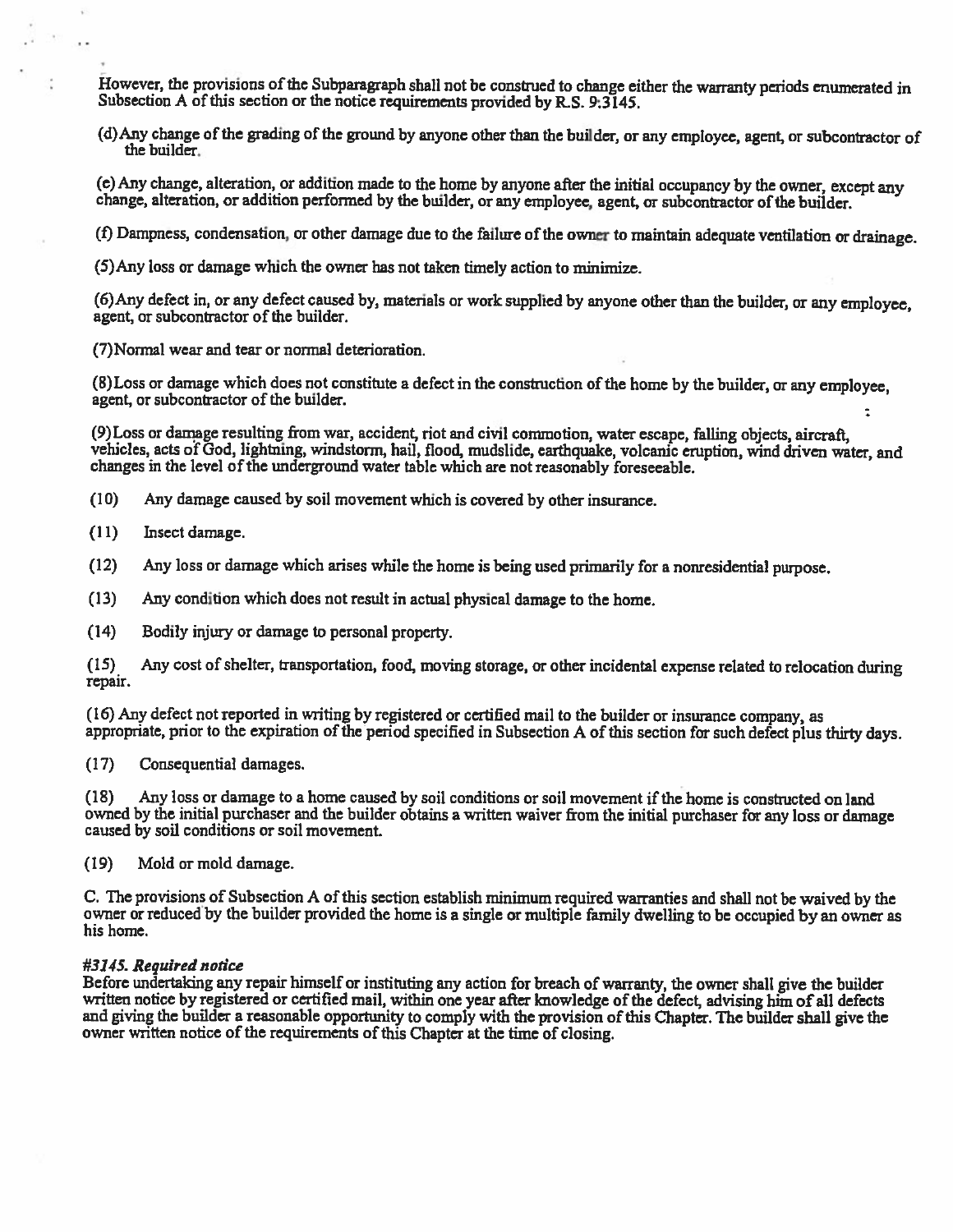## **AFFIDAVIT CLAIMING EXEMPTION FROM LICENSURE**

The undersigned does hereby attest and certify that the following information is true and correct:

I am applying for a building permit from the Parish/City/Town of \_\_\_\_\_\_\_\_\_\_\_\_\_\_\_\_\_\_\_\_\_\_\_\_\_\_\_\_\_\_\_\_\_\_\_\_ for proposed construction activities to be performed at that certain parcel of immovable property bearing the municipal address of \_\_\_\_\_\_\_\_\_\_\_\_\_\_\_\_\_\_\_\_\_\_\_\_\_\_\_\_\_\_\_\_\_\_\_\_\_.

I understand that Louisiana law, R.S. 37:2150-2192, requires that, for this proposed construction activity, the work must be performed by a person possessing a contractor's license or registration issued by the State Licensing Board for Contractors. However, I claim to be exempt from the requirement of having this work performed by a licensed or registered contractor based on the following exemption (place an  $\underline{X}$  next to the exemption that you claim to be applicable):

### **NEW CONSTRUCTION:**

I will serve as the contractor for the construction of a new home, will maintain the house as my personal residence following the issuance of the Certificate of Occupancy, **and**:

- I have not built another house within the past year.
- \_\_\_\_\_ I have had a legal change in marital status within the past year.
- I have had a change in employment such that the distance between my former home and new place of employment is at least fifty (50) miles.

## **HOME IMPROVEMENT:**

\_\_\_\_\_ I will serve as the contractor for home improvements to my existing residence, and/or to structures adjacent to my residence.

### **I understand that this exemption does not apply to subcontractors who are still subject to licensing requirements listed below in the general information section of this affidavit.**

### **General Information:**

By signing this form, the homeowner affirms that s/he is pulling the permit for this project as the contractor therefor. S/he affirms that s/he will personally reside in the home (for new construction) following the issuance of the Certificate of Occupancy for this home, or that s/he currently resides in the residence (for home improvement projects). For new home construction, s/he acknowledges that s/he will not be allowed to pull a permit for the construction of another residence within one year from the issuance of the Certificate of Occupancy unless his/her legal marital status or employment has changed as outlined above, within that year. **S/he acknowledges that s/he will undertake and superintend the construction project, and that s/he will be prohibited from hiring an unlicensed subcontractor to superintend, manage, provide advice, or otherwise act as a contractor for this project.** It is recommended that the homeowner obtain builder's risk, worker's compensation, and liability insurance for this project, in order to be adequately protected in the event of an accident or other claim.

## **A "labor only' designated licensee may not work directly for the homeowner.**

A person performing work on an existing residence or adjacent structures, other than the homeowner, must be registered as a State Home Improvement Contractor, for work costing \$7,500 to \$75,000. A person performing this work in violation of law may be fined up to twenty-five (25%) percent of the cost of the project including labor and materials, be subject to a cease and desist order, and/or other penalties as provided by law.

A person constructing a new residence, or performing work on an existing residence or adjacent structures in excess of \$75,000, other than the homeowner, must be licensed as a State Residential Building Contractor. A person performing this work in violation of law may be fined up to ten (10%) percent of the total cost of the project including labor and materials, be subject to a cease and desist order, and/or other penalties as provided by law.

The following subcontractors are required to hold either a State Residential Building Contractor's license or one of the following Residential Specialty sub-classifications by the State Licensing Board for Contractors for **work (labor & materials) in excess of \$7,500** for: (1) residential pile driving, (2) residential foundations, (3) residential framing, (4) residential roofing, (5) residential masonry/stucco and (6) residential swimming pools. **A "labor only' designated licensee may not work directly for the homeowner**. Electrical, Mechanical and Plumbing work in excess of \$10,000 requires a license issued by this Board.

The contractors for whom licensure is required on this project are:

| <b>Contractors:</b>             | Contractor name (as licensed): | License number: |
|---------------------------------|--------------------------------|-----------------|
| Pile Driver                     |                                |                 |
| <b>Foundation Contractor</b>    |                                |                 |
| <b>Framing Contractor</b>       |                                |                 |
| Roofing Contractor              |                                |                 |
| Masonry/Stucco Contractor       |                                |                 |
| <b>Swimming Pool Contractor</b> |                                |                 |
| <b>Electrical Contractor</b>    |                                |                 |
| <b>Mechanical Contractor</b>    |                                |                 |
| <b>Plumbing Contractor</b>      |                                |                 |